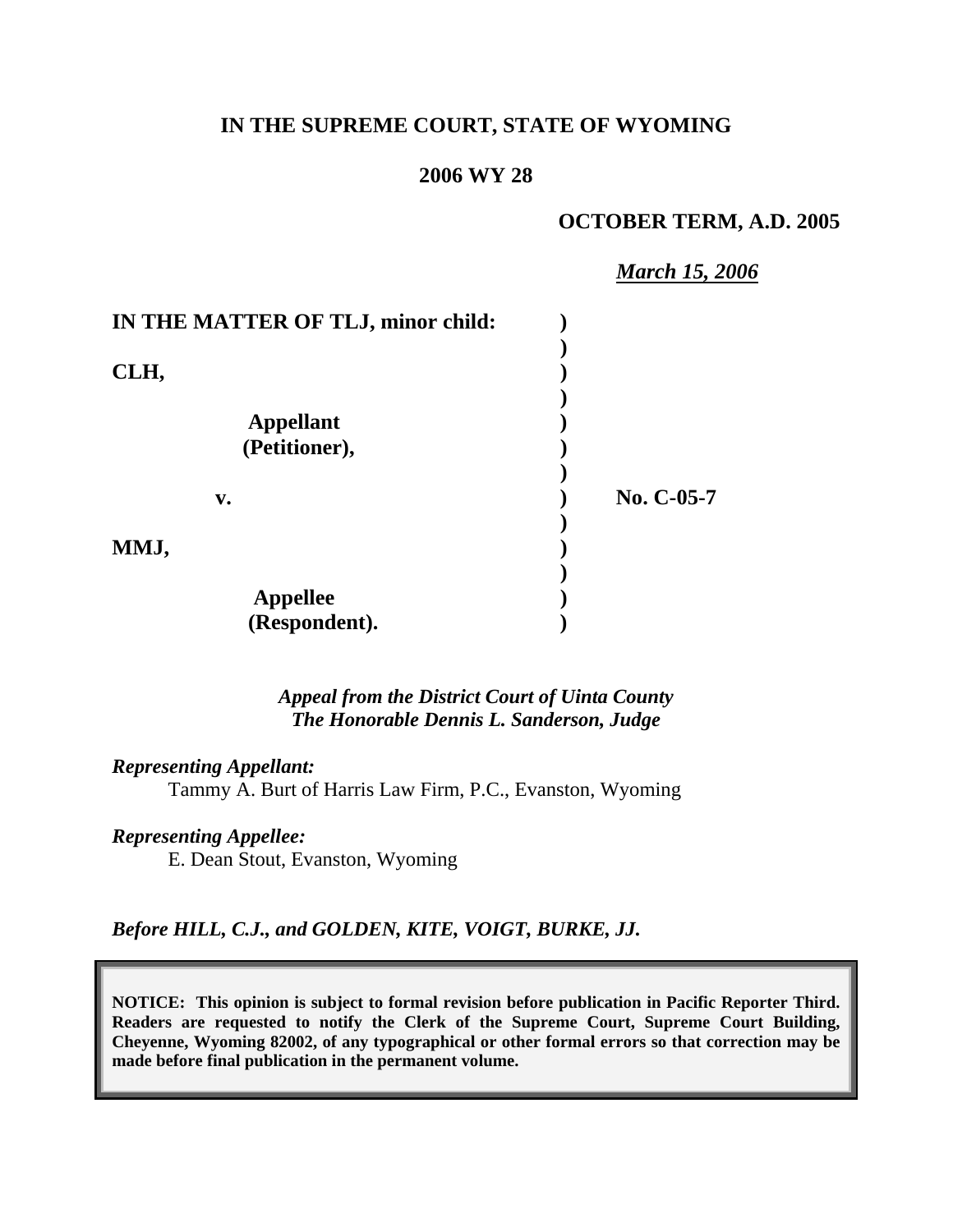**GOLDEN**, Justice.

[¶1] CLH (Father) filed a petition for modification of a custody order which granted MMJ (Mother) primary physical custody of their daughter, TLJ. The district court denied the petition. We affirm.

### **ISSUES**

[¶2] Father presents the following issues for our review:

I. Did the district court err as a matter of law when it determined that a "substantial and material change of circumstances" had not occurred?

II. Did the district court abuse its discretion in the manner in which it determined there was no substantial and material change of circumstances?

# **BACKGROUND FACTS**

[¶3] TLJ was born to Mother and Father on January 5, 2001. At the time of TLJ's birth, Mother was sixteen and Father was nineteen years of age. Mother and Father never married, and TLJ has been in the custody of Mother since birth. An action to establish paternity and child support was filed on April 18, 2001. Pursuant to the parties' stipulation, the district court entered an order on August 24, 2001, establishing paternity, custody, visitation and child support. The court awarded Mother primary physical custody of TLJ and granted Father visitation rights.

[¶4] Mother and Father lived together on and off in Wyoming and Utah until around July 2003, when Father moved out of the home after an argument with Mother. On November 20, 2003, Father filed a petition to have the original custody order modified so that he would have primary physical custody of TLJ. Father asserted that there had been a material change of circumstances and that it was in the best interest of TLJ to be in his physical custody.

[¶5] The district court held a hearing on March 15, 2005, during which it entertained testimony from the parties. The district court denied Father's petition, concluding that a material change in circumstances had not been shown to warrant reopening the initial custody order. This appeal followed.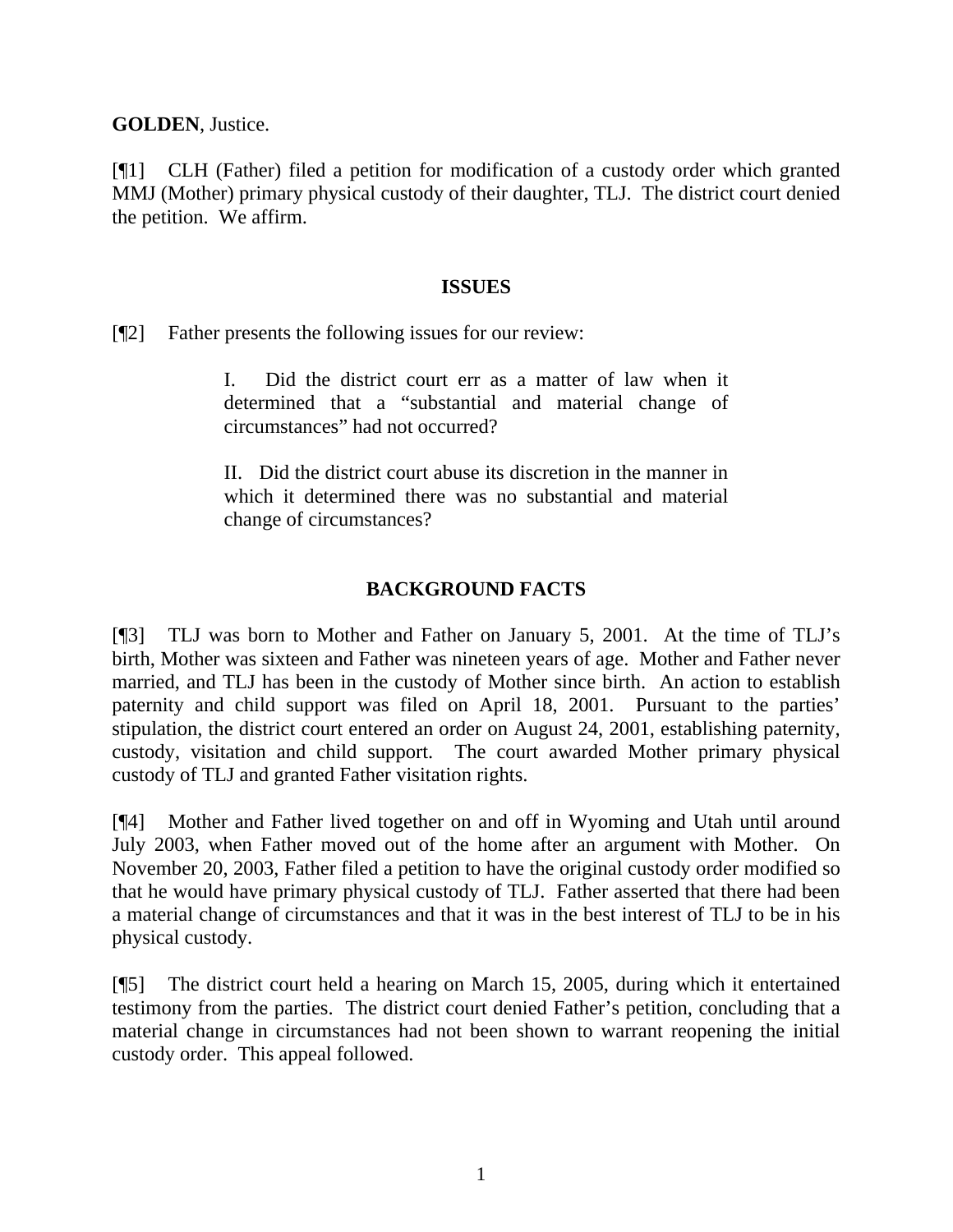### **STANDARD OF REVIEW**

[¶6] Decisions pertaining to child custody are within the sound discretion of the district court and will not be disturbed on appeal absent procedural error or a clear abuse of discretion. *Selvey v. Selvey*, 2004 WY 166, ¶ 15, 102 P.3d 210, 214 (Wyo. 2004). "Judicial discretion is a composite of many things, among which are conclusions drawn from objective criteria; it means exercising sound judgment with regard to what is right under the circumstances and without doing so arbitrarily and capriciously." *Id*. (quoting *Fergusson v. Fergusson*, 2002 WY 66, ¶ 9, 45 P.3d 641, 644 (Wyo. 2002)). In determining whether an abuse of discretion occurred, our core inquiry is the reasonableness of the district court's decision. *Selvey,* ¶ 15, 102 P.3d at 214 (citing *Metz v. Metz*, 2003 WY 3, ¶ 6, 61 P.3d 383, 385 (Wyo. 2003)). We view the evidence in the light most favorable to the district court's determination, affording to the prevailing party every favorable inference and omitting from our consideration conflicting evidence. *Selvey,* ¶ 15, 102 P.3d at 214 (citing *GGV v. JLR*, 2002 WY 19, ¶ 14, 39 P.3d 1066, 1074 (Wyo. 2002)).

### **DISCUSSION**

[¶7] Father seeks review of the district court's order denying his petition to modify the custody provision of the order generated from the initial paternity action. While Father presents two issues, the issues are interrelated. Therefore, for ease of analysis, we will combine Father's issues.

[¶8] Modification of a pre-existing custody order is controlled by Wyo. Stat. Ann. § 20-2-204(c) (LexisNexis 2005), which provides in pertinent part:

> A court having jurisdiction may modify an order concerning the care, custody and visitation of the children if there is a showing by either parent of a material change in circumstances since the entry of the order in question and that the modification would be in the best interests of the children pursuant to W.S.  $20-2-201(a)$ .

This Court has construed this provision to require a two-step approach to custody modification actions. *See KES v. CAT*, 2005 WY 29, ¶ 10, 107 P.3d 779, 782 (Wyo. 2005); *Jackson v. Jackson*, 2004 WY 99, ¶ 8, 96 P.3d 21, 24 (Wyo. 2004); *JRS v. GMS*, 2004 WY 60, ¶ 10, 90 P.3d 718, 723 (Wyo. 2004); *Cobb v. Cobb*, 2 P.3d 578, 579-80 (Wyo. 2000). The first step requires a showing that there has been "a material change in circumstances since the entry of the order in question."  $\frac{8}{3}$  20-2-204(c). Because of the res judicata effect afforded custody orders, such a finding is a threshold requirement. *Hertzler v. Hertzler*, 908 P.2d 946, 949-50 (Wyo. 1995). The district court does not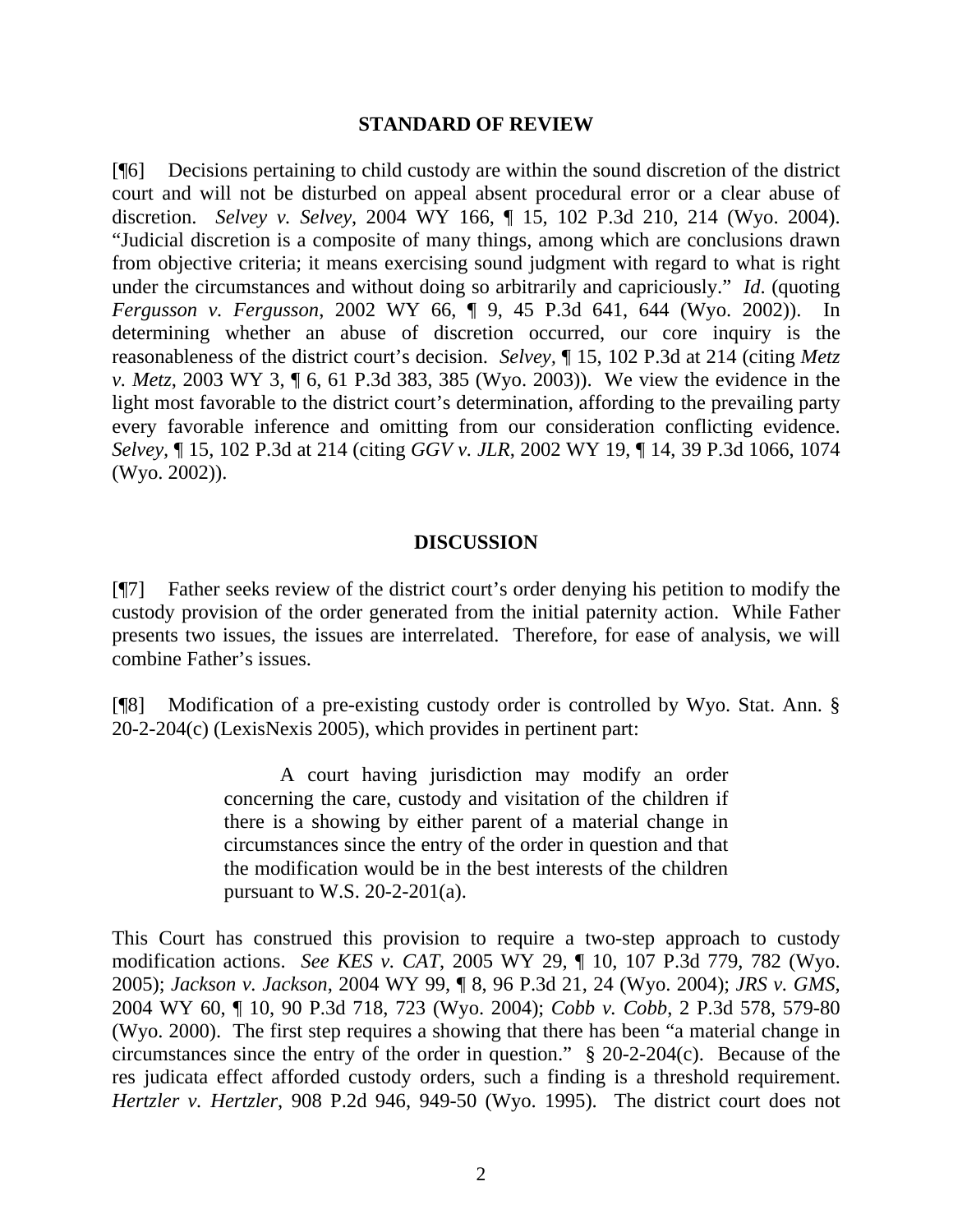properly acquire jurisdiction to reopen an existing custody order until there has been a showing of "a substantial or material change of circumstances which outweigh society's interest in applying the doctrine of res judicata" to a custody order. *Kreuter v. Kreuter*, 728 P.2d 1129, 1130 (Wyo. 1986). *See generally Harshberger v. Harshberger*, 2005 WY 99, ¶¶ 12-13, 117 P.3d 1244, 1250-51 (Wyo. 2005); *Watt v. Watt*, 971 P.2d 608, 613 (Wyo. 1999); *Hertzler*, 908 P.2d at 949-50; *Gurney v. Gurney*, 899 P.2d 52, 54 (Wyo. 1995). In short, unless the district court finds a material change in circumstances, it cannot proceed to the second step – determining whether a modification would be in the best interests of the child. In the instant case, the district court found that no material change in circumstances had been proven justifying reopening the prior custody determination and, as a matter of law, properly denied Father's petition without further consideration.

[¶9] In reading Father's appellate brief, it is obvious that Father fails to recognize the separation between the two steps. Father declares that the district court, in determining whether a change in circumstances existed, was required to consider the best interests of TLJ. Father specifically alleges that the district court was required to weigh the factors found in Wyo. Stat. Ann. § 20-2-201(a) (LexisNexis 2005). That provision sets forth factors to be considered in determining the best interests of a child in an initial custody proceeding. However, it is only during the second step that  $\S$  20-2-204(c) requires consideration of the best interests of the child pursuant to § 20-2-201(a). A best interest analysis is not required, nor even necessarily appropriate, to the threshold determination as to whether a material change in circumstances has occurred. A best interest analysis allows for far broader judicial discretion than is warranted for a material change in circumstances analysis. Under the principles of res judicata, a court does not have the discretion to reopen a custody order simply because, looking at the best interests of the child, it believes it can make a better decision than was made in the prior custody order. If such were the case, then custody determinations would never have finality.

[¶10] A determination that circumstances have materially changed is governed instead by an evaluation of the current circumstances of the parties in relation to their circumstances at the time the prior custody order was entered. *See Jackson*, ¶¶ 8-12, 96 P.3d at 24-26; *Thompson v. Thompson*, 824 P.2d 557, 559 (Wyo. 1992). While that evaluation may include certain factors that might also be relevant to an analysis of the best interests of the child, the ultimate determination is not driven by a child's best interests. Father's appellate argument is pervaded with references to the best interests of TLJ. Because Father's argument is premised on his failure to acknowledge the distinction between the analysis required under each step of the two-step process, we find it of minimal assistance in assessing the propriety of the district court's decision.<sup>[1](#page-3-0)</sup>

l

<span id="page-3-0"></span><sup>&</sup>lt;sup>1</sup> Besides confusing the issues, Father has also ignored our standard of review by arguing only the facts most favorable to him. In doing so, Father has gone so far as to ill-advisably misrepresent to this Court not only the facts but also the district court's ruling, thus further diminishing the value of his appellate brief.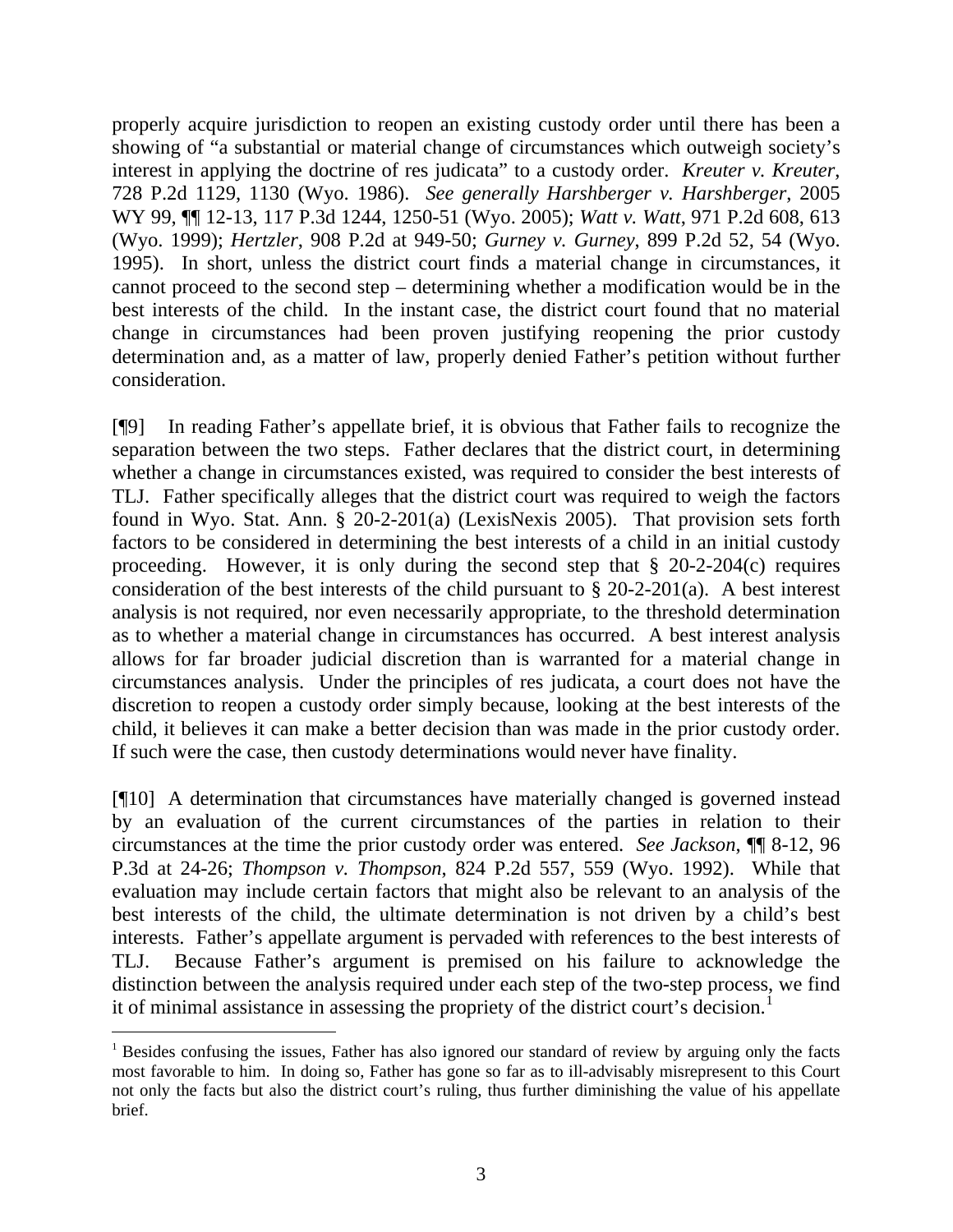[¶11] Sifting out the irrelevant best interest portion of Father's argument, Father's claim that circumstances have materially changed boils down to allegations that his circumstances have materially improved over Mother's, and that Mother has demonstrated she is not a fit and proper person to have primary physical custody of TLJ. As the party seeking to modify custody, Father had the burden of proving a material change in circumstances since the entry of the original custody order. A district court's finding concerning a material change in circumstances is principally a factual determination to which we accord great deference. *Yates v. Yates*, 702 P.2d 1252, 1256- 57 (Wyo. 1985). Our task is to examine the record in the light most favorable to Mother to determine whether the district court could have reasonably concluded as it did. *Selvey*, ¶ 15, 102 P.3d at 214.

[¶12] On Father's side, the evidence shows that Father is currently living with his father and working full time as a health care worker at Mountain Regional Services in Evanston. Father has completed a six-week parenting class, obtained certification as an EMT and a nursing assistant and is currently pursuing a nursing degree at Western Wyoming Community College.

[¶13] On Mother's side, the evidence shows that Mother has settled in Tooele, Utah, where she has maintained the same residence since July of 2003. The evidence also shows that Mother has obtained a GED, a high school diploma, and has completed a computer class. She is enrolled in a program known as YES that has provided her with job training, job opportunities and assistance in furthering her education. Mother testified concerning her intentions to further her education by taking college classes and eventually obtaining a college degree. Mother has done volunteer work at a health care center and worked as a teacher's assistant at an elementary school. Mother loves TLJ and has a good relationship with her. Although Mother has refused Father visitation on a few isolated occasions, each motivated by concerns for the safety and well-being of TLJ, Father enjoys regular visitation as provided for in the original custody order.

[¶14] The district court concluded that "there has been a change in circumstances but it has been for the better for both of them." In its order, the district court found that

> both parties' positions have improved. The father has progressed further than the mother, but the mother has done well, especially when one considers her lack of education and the fact that she had to care for a young daughter. Both parents, commendably, have progressed beyond what existed at the time of the original decree, but not beyond what might reasonably have been contemplated. The father's change of circumstances has not moved him so far ahead of the mother so as to constitute a material and substantial change of circumstances which would warrant a modification.